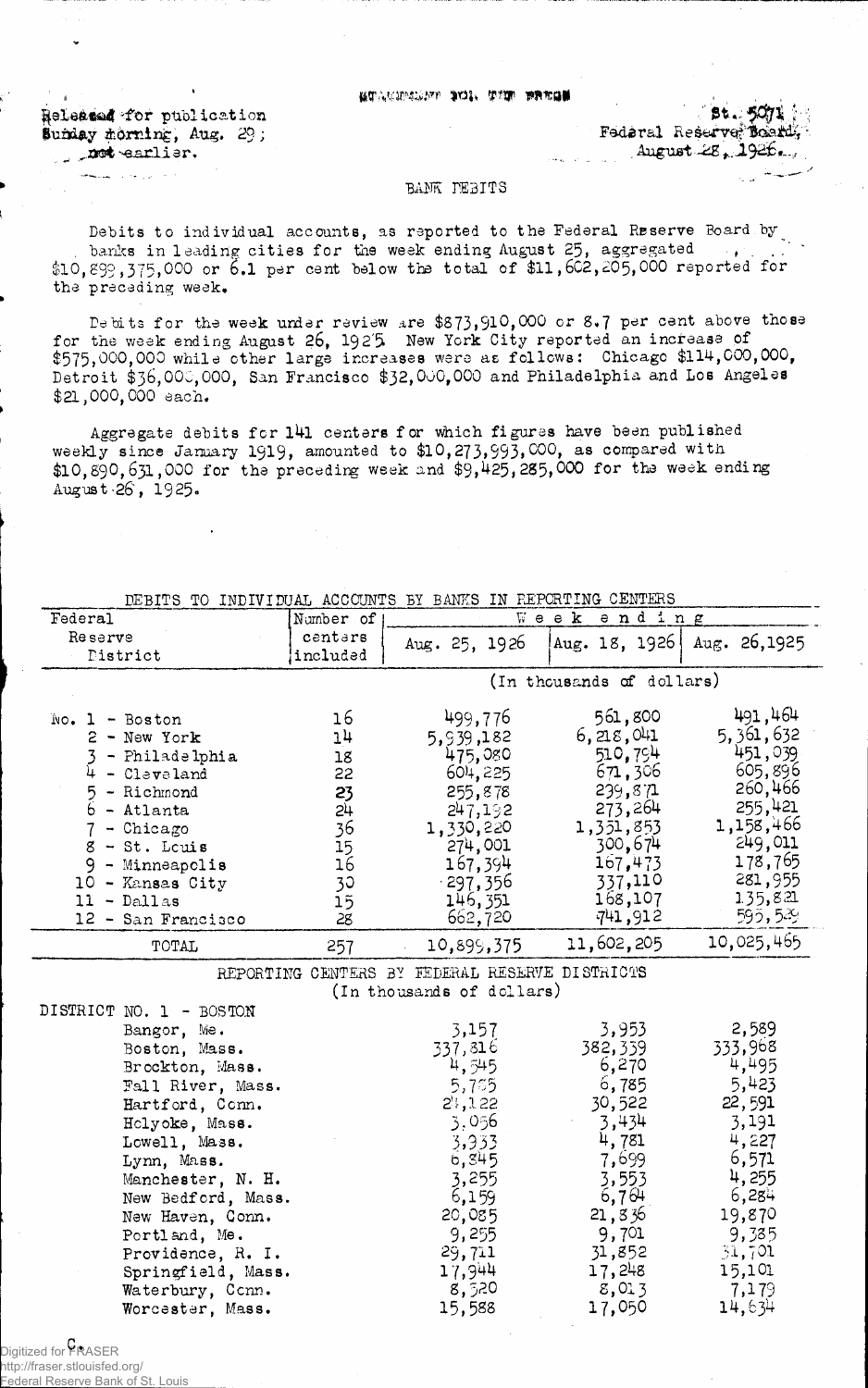| DEBITS TO INDIVIDUAL ACCOUNTS BY BANKS IN REPORTING CENTERS |                         |                               | St. 5071a           |
|-------------------------------------------------------------|-------------------------|-------------------------------|---------------------|
|                                                             |                         | Weekending                    |                     |
|                                                             | $\Delta u_5$ , 25, 1926 | Aug. 18, 1926   Aug. 26, 1925 |                     |
|                                                             |                         | (In thousands of dollars)     |                     |
| DISTRICT NO. 2 - NEW YORK                                   |                         |                               |                     |
| Albany, N.Y.                                                | 25,456                  | 51,759                        | 31,926              |
| Binghamton, N.Y.                                            | 4,753                   | 5,286                         | 4,722               |
| Buifalo, N.Y.                                               | 69,408                  | 77,825                        | 71,059              |
| Elmira, N.Y.                                                | 3,719                   | 4,791                         | 86ة,ۆ               |
| Jamestown, N.Y.                                             | 4,558                   | 5,322                         | 4,321               |
| Montclair, N. J.<br>Newark, N. J.                           | 4,433                   | 4,737                         | 3,095               |
| New York, N. Y.                                             | 70,457<br>5,651,604     | 77,677<br>5,890,794           | 69,151              |
| Northern New Jersey Clearing                                |                         |                               | 5,076,774           |
| House Association                                           | 40,636                  | 46,793                        | 37,225              |
| Passaic, N. J.                                              | 8,∂44                   | 9,956                         | $\varepsilon$ , 577 |
| Poughkeepsie, N. Y.                                         | 3,131                   | 3,675                         | 3,028               |
| Rochester, N.Y.                                             | 33,251                  | 36,974                        | 30,208              |
| Stamford, Conn.<br>Syracuse, N.Y.                           | 3,595                   | 3,766                         | 3,106               |
| DISTRICT NO. 3 - PHILADELPHIA                               | 15,537                  | 18,704                        | 14,514              |
| Allentown, Pa.                                              |                         |                               |                     |
| Altoona, Pa.                                                | 7,261<br>3,773          | 7,729<br>3,542                | 7,674               |
| Camden, N. J.                                               | 12,029                  | 14,464                        | 3,412<br>9,907      |
| Chester, Pa.                                                | o,096                   | 6,954                         | 5,561               |
| Harrisburg, Pa.                                             | 7,895                   | 9,933                         | 8,607               |
| Hazleton, Pa.                                               | 3,011                   | 3,411                         | 2,780               |
| Johnstown, Pa.                                              | 5,728                   | 5,511                         | 5,171               |
| Lancaster, Pa.<br>Lebanon, Pa.                              | 5,679<br>1,545          | 5,675                         | 5,934               |
| Norristown, Pa.                                             | 1,018                   | 1,663<br>1,064                | 1,588               |
| Philadelphia, Pa.                                           | 353,380                 | 373,070                       | 1,026<br>331,948    |
| Reading, Pa.                                                | 9,466                   | 11,C43                        | 9,861               |
| Scranton, Pa.                                               | 17,600                  | 17,300                        | 13,300              |
| Trenton, N. J.                                              | 13,161                  | 17,314                        | 12,898              |
| Wilkes-Barre, Pa.<br>Williamsport, Pa.                      | 9,770<br>3,746          | 11,227                        | 10,343              |
| Wilmington, Del.                                            | 9,241                   | 4,373<br>11,505               | 3,369<br>7,491      |
| York, Pa.                                                   | 4,651                   | 5,013                         | 5,169               |
| DISTRICT NO. 4 - CLEVELAND                                  |                         |                               |                     |
| Akron, Ohio                                                 | 20,366                  | 22,678                        | 21,452              |
| Butler, Pa.                                                 | 2,159                   | 2,579                         | 2,339               |
| Canton, Ohio                                                | 9,110                   | 11,739                        | 9,779               |
| Cincinnati, Onio<br>Cleveland, Ohio                         | 67,177<br>150,195       | 80,674                        | 65,466              |
| Columbus, Ohio                                              | 33,391                  | 172,853<br>38,738             | 146,460<br>30,800   |
| Connellsville, Pa.                                          | 1,108                   | 1,272                         | 1,030               |
| Dayton, Ohio                                                | 17,932                  | 21,077                        | 16,418              |
| Erie, Pa.                                                   | 7,474                   | 5,943                         | 7,256               |
| Greensburg, Pa.<br>Homestead, Pa.                           | 4,327<br>929            | 4,529                         | 5,212               |
| Lexington, Ky.                                              | 3,698                   | 1,150<br>4,469                | 1,042               |
| Lima, Ohio                                                  | 3,175                   | 4,624                         | 3,661               |
| Lorain, Ohio                                                | 1,413                   | 1,444                         | 3,335<br>1,287      |
| Oil City, Pa.                                               | 3,179                   | 3,748                         | 3,223               |
| Pittsburgh, Pa.                                             | 195,654                 | 193,480                       | 206, 256            |
| Springfield, Ohio<br>Toledo, Ohio                           | 5,945<br>45,838         | 5,787                         | 4,449               |
| Warren, Ohio                                                | 2,442                   | 58,936                        | 42,920              |
| Wheeling, W. Va.                                            | 9,241                   | 3,245<br>10,073               | 2,294<br>10,193     |
| Youngstown, Ohio                                            | 16,998                  | 16,366                        | 15,387              |
| Zanesville, Ohio                                            | 2,474                   | 2,902                         | 2,602               |

 $\sim$ 

÷,

Digitized for FRASER http://fraser.stlouisfed.org/ Federal Reserve Bank of St. Louis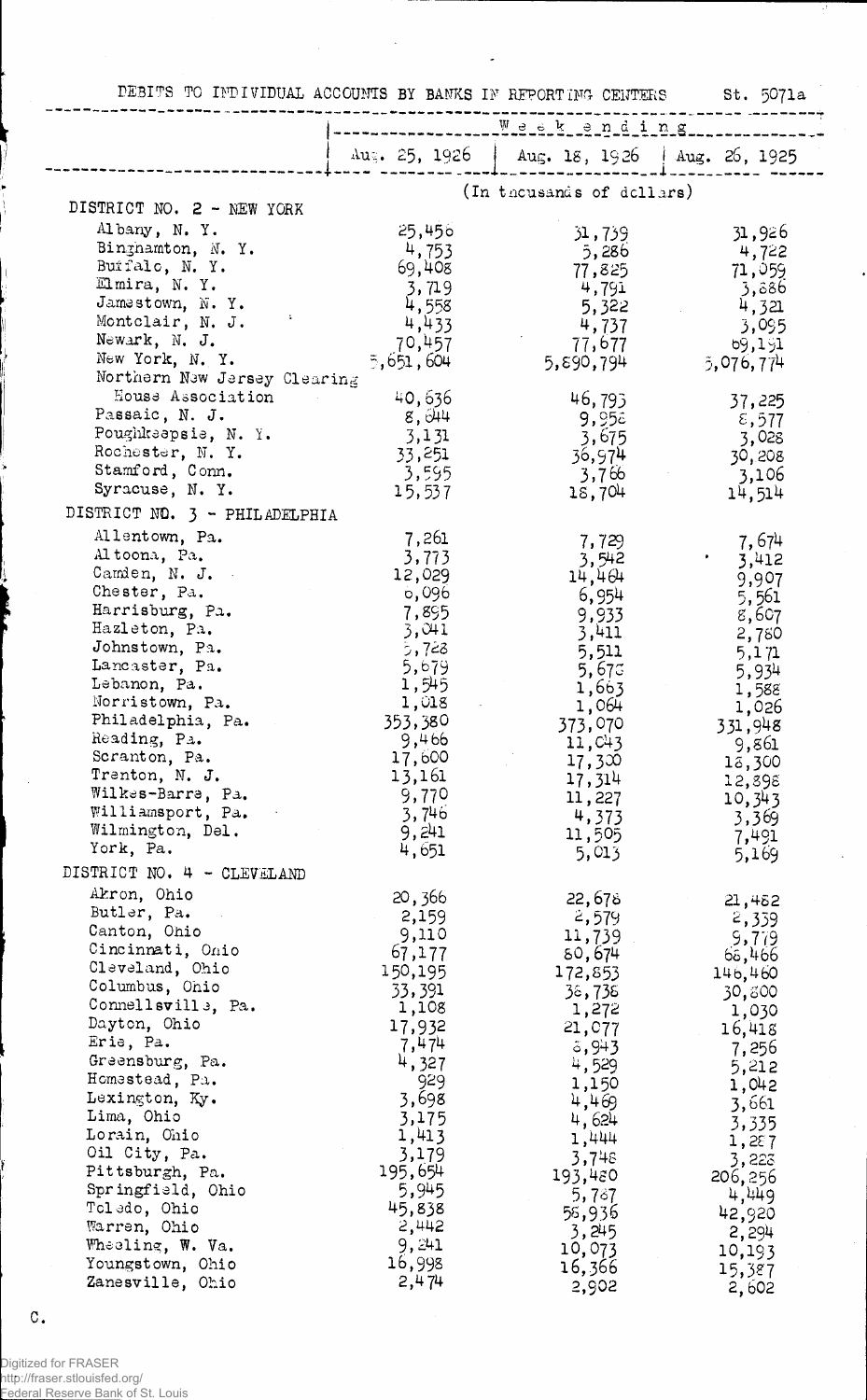|  |  | . EBITS TO INDIVIDUAL ACCOUNTS BY BANKS IN REFORTING CENTER |  |  |  |  |  |  |
|--|--|-------------------------------------------------------------|--|--|--|--|--|--|
|--|--|-------------------------------------------------------------|--|--|--|--|--|--|

## $st. 5071b$

|                                                         | $W$ sekending             |                                               |                          |  |
|---------------------------------------------------------|---------------------------|-----------------------------------------------|--------------------------|--|
|                                                         |                           | Aug. 25, 1926   Aug. 18, 1926   Aug. 26, 1925 |                          |  |
|                                                         | (In thousands of dellars) |                                               |                          |  |
| DISTRICT NO. 5 - RICHMOND                               |                           |                                               |                          |  |
| Asheville, N. C.<br>Baltimore, Md.<br>Charleston, S. C. | 7,724<br>79,705<br>5,313  | 8,963<br>98,055<br>5,114                      | 6,013<br>86,449<br>6,666 |  |

| Charleston, W. Va.<br>Charlotte, N. C.<br>Columbia, S. C.<br>Cumberland, Md.<br>Dinville, Va.<br>Durham, N. C.<br>Greensboro, N. C.<br>Greenville, S. C.<br>Hagerstown, Md.<br>Huntington, W. Va.<br>Lynchburg, Va.<br>Newport News, Va.<br>Norfolk, Va.<br>Raleigh, N. C.<br>Richmond, Va.<br>Roanoke, Va.<br>Spartanburg, S. C.<br>Washington, D. C. | 7,240<br>10,540<br>3,609<br>1,735<br>1,478<br>6,760<br>5,676<br>3,600<br>2,449<br>5,389<br>3,424<br>2,400<br>14,580<br>3,553<br>27,355<br>5,728<br>2,382 | ,,<br>3,781<br>11,370<br>3,400<br>2,124<br>1,697<br>7,448<br>4,986<br>4,221<br>2,566<br>6,894<br>4,275<br>2,636<br>16,791<br>4,688<br>30,886<br>7,165<br>3,168 | $\backsim$ , $\sim$<br>8,462<br>8,292<br>3,562<br>1,806<br>1,666<br>5,807<br>3,711<br>4,198<br>2,086<br>5,730<br>4,162<br>1,737<br>13,984<br>4,009<br>28,573<br>5,302<br>2,941 |
|--------------------------------------------------------------------------------------------------------------------------------------------------------------------------------------------------------------------------------------------------------------------------------------------------------------------------------------------------------|----------------------------------------------------------------------------------------------------------------------------------------------------------|----------------------------------------------------------------------------------------------------------------------------------------------------------------|--------------------------------------------------------------------------------------------------------------------------------------------------------------------------------|
| Wilminaton, N. C.<br>Winston-Salem, N. C.<br>DISTRICT NO. 6 - ATLANTA                                                                                                                                                                                                                                                                                  | 43,952<br>3,934<br>7,350                                                                                                                                 | 52,235<br>4,125<br>7,683                                                                                                                                       | 44,567<br>3,881<br>6,772                                                                                                                                                       |
| Albany, Ga.<br>Atlanta, Ga.<br>Augusta, Ga.<br>Birmingham, Ala.<br>Brunswick, Ga.<br>Chattancoga, Tenn.<br>Columbus, Ga.<br>Dothan, Ala.                                                                                                                                                                                                               | 950<br>32,524<br>4,070<br>28,300<br>600<br>8,660<br>2,589<br>550                                                                                         | 915<br>36,420<br>4,743<br>30,110<br>1,048<br>11,156<br>3,115<br>523                                                                                            | 1,620<br>35,331<br>5,828<br>-29,640<br>626<br>8,246<br>3,099<br>1,300                                                                                                          |
| Elberton, Ga.<br>Jackson, Miss.<br>Jacksonville, Fla.<br>Knoxville, Tenn.<br>Macon, Ga.<br>Meridian, Miss.<br>Mcbile, Ala.<br>Montgomery, Ala.<br>Nashville, Tenn.                                                                                                                                                                                     | 146<br>3,623<br>21,909<br>6,823<br>5,004<br>2,760<br>7,452<br>4,013                                                                                      | 33 ل<br>4,827<br>24,382<br>8,530<br>5,362<br>3,430<br>5,748<br>4,482                                                                                           | 129<br>2,873<br>21,803<br>6,300<br>6,095<br>3,209<br>6,740<br>4,766                                                                                                            |
| Newnan, Ga.<br>New Orleans, La.<br>Pensacola, Fla.<br>Savannah, Ga.<br>Tampa, Fla.<br>Valdosta, Ga.<br>Vicksburg, Miss.                                                                                                                                                                                                                                | 15,087<br>318<br>70,729<br>1,005<br>10,967<br>14,351<br>2,530<br>1,393                                                                                   | 20,754<br>500<br>73,462<br>2,220<br>5,115<br>15,946<br>2,713<br>1,590                                                                                          | 15,104<br>417<br>67,083<br>2,036<br>12,549<br>16,790<br>2,306<br>1,475                                                                                                         |

 $\mathtt{C}$  .

 $\bar{\tau}_{\rm esc,obs}$ 

 $\chi \rightarrow$ 

Digitized for FRASER<br>http://fraser.stlouisfed.org/<br>Federal Reserve Bank of St. Louis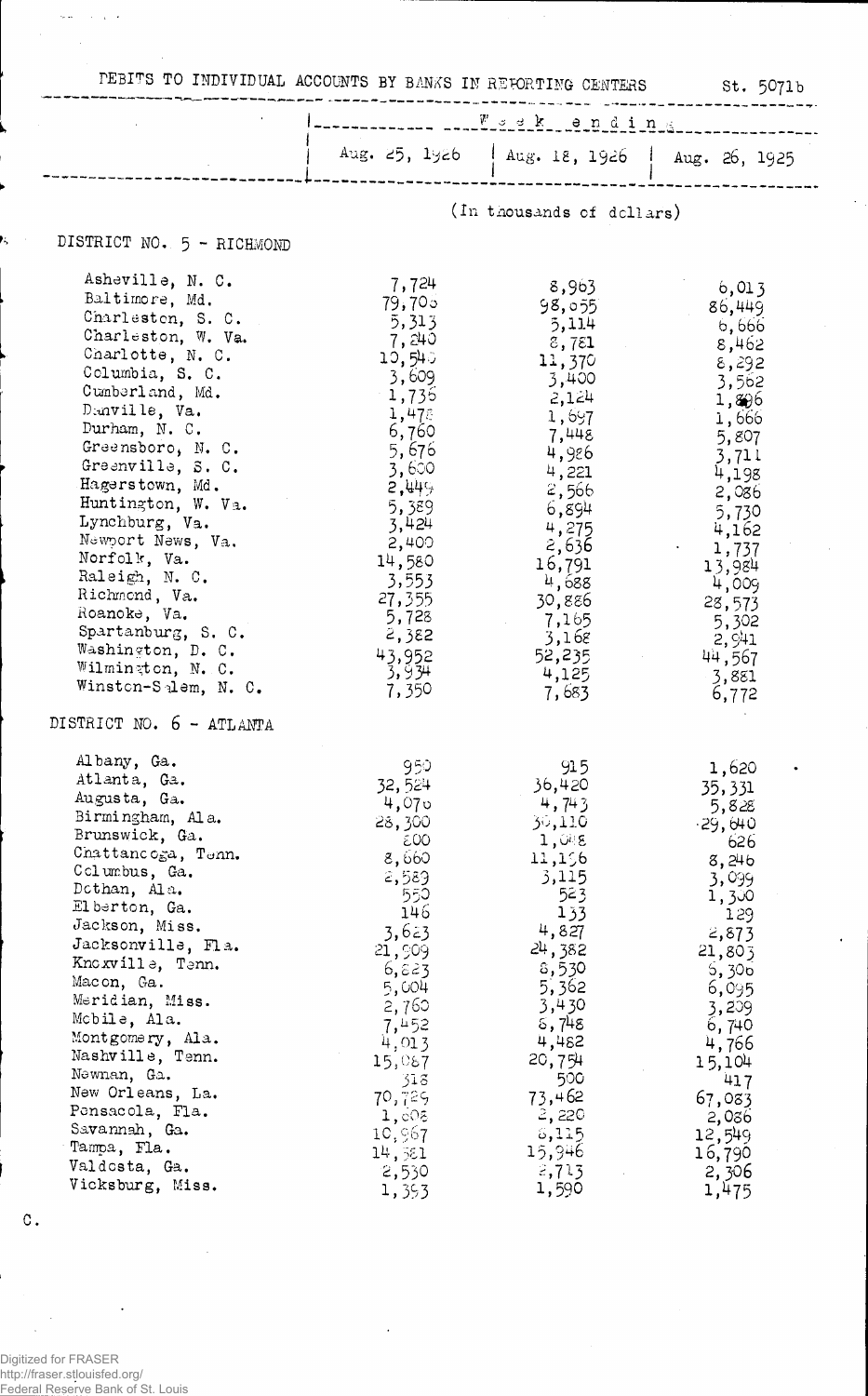DEBITS TO INDIVIDUAL ACCOUNTS BY BENS IN REPORTING CENTERS St. 50710

 $\sim 1$ 

J.

|                                              |                 | Aug. 25, 1926   Aug. 13, 1926 | Aug. 26, 1925   |  |
|----------------------------------------------|-----------------|-------------------------------|-----------------|--|
|                                              |                 | (In thousands of dollars)     |                 |  |
| DISTRICT NO. 7 - CHICAGO                     |                 |                               |                 |  |
| Adrian, Mich.                                | 952             | 1,025                         | 774             |  |
| Aurora, Ill.                                 | 3,908           | 3,815                         | 3,490           |  |
| Bay City, Mich.                              | 3,031           | 2,777                         | 2,958           |  |
| Bloomington, Ill.                            | 2,435           | 3,229                         | 2,488           |  |
| Cedar Rapids, Iowa                           | 8,352           | 5,171                         | 9,328           |  |
| Champaign-Urbana, Ill.                       | 2,461           | $\leq 640$                    |                 |  |
| Chicago, Ill.                                | 798,730         | 816,760                       | 684,405         |  |
| Danville, Ill.<br>Davenport, Iowa            | 2,604<br>6,164  | 2,334                         | 2,491           |  |
| Decatur, Ill.                                | 4,398           | 7,729                         | 5,929<br>4,062  |  |
| Des Moines, Iowa                             | 16,021          | 5,175<br>17,423               | 14,729          |  |
| Detroit, Mich.                               | 234,578         | 206, 270                      | 198,390         |  |
| Dubuque, Iowa                                | 3,027           | 3,472                         | 3,130           |  |
| Flint, Mich.                                 | 9,670           | 9,911                         | 6,888           |  |
| Fort Wayne, Ind.                             | 8,357           | 9,889                         | 5,556           |  |
| Gary, Ind.                                   | 5,672           | 6,356                         | 5,269           |  |
| Grand Rapids, Mich.                          | 20,436          | 20, 212                       | 17,706          |  |
| Green Bay, Wis.                              | 2,753<br>4,630  | 3,140                         | 2,885           |  |
| Hammond, Ind.<br>Ĵ.<br>Indianapolis, Ind.    | 35,864          | 4,130                         | 4,316           |  |
| Jackson, Mich.                               | 4,905           | 44,068<br>5,864               | 31,447          |  |
| Kalamazoo, Mich.                             | 5,239           | 5,906                         | 4, 342<br>5,293 |  |
| Lansing, Mich.                               | 8,387           | 7,288                         | 6,906           |  |
| Mason City, Iowa                             | -2,500          | 2,300                         | 2,512           |  |
| Milwaukee, Wis.                              | 62,090          | 70,222                        | 58,433          |  |
| Moline, Ill.                                 | 1,884           | 2,771                         | 1,738           |  |
| Muscatine, Iowa                              | 1,200           | 1,322                         | 1,029           |  |
| Oshkosh, Wis.                                | -2,700<br>9,243 | 3,000                         | 2,700           |  |
| Peoria, Ill.<br>Rockford, Ill.               | 6,401           | 11,150                        | 9,896           |  |
| Saginaw, Mich.                               | 0,370           | 7,115<br>5,703                | 5,309<br>5,220  |  |
| Sheboygan, Wis.                              | 3,530           | 4,725                         | 3,310           |  |
| Sioux City, Iowa                             | 17,331          | 17,537                        | 17,390          |  |
| South Bend, Ind.                             | 11,431          | 11,962                        | 10,371          |  |
| Springfield, Ill.                            | 6,498           | 8,229                         | 7,403           |  |
| Terre Haute, Ind.                            | 5,070           | 5,453                         | 4,015           |  |
| Waterloo, Iowa<br>DISTRICT NO. 8 - ST. LOUIS | 3,749           | 4,227                         | 3,853           |  |
| East St. Louis and Nat'l.                    |                 |                               |                 |  |
| Stock Yards, Ill.                            | 12,098          | 11,916                        | 9,971           |  |
| Eldorado, Ark.                               | 2,475           | 2,742                         | 2,743           |  |
| Evansville, Ind.                             | 9,914           | 9,755                         | 8,227           |  |
| Fort Smith, Ark.                             | 2,554           | 2,765                         | 2,468           |  |
| Greenville, Miss.                            | 631             | $84 - 9$                      | 609             |  |
| Halena, Ark.                                 | 1,435           | 926                           | 742             |  |
| Little Rock, Ark.<br>Louisville, Ky.         | 16,208          | 17,516                        | 15,909          |  |
| Memphis, Tenn.                               | 49,276          | 42,063                        | 37,694          |  |
| Owensboro, Ky.                               | 25,189<br>1,160 | 29,770<br>1,185               | 21,439<br>1,067 |  |
| Pine Bluff, Ark.                             | 1,993           | 2,620                         | 2,291           |  |
| Quincy, Ill.                                 | 2,750           | 3,035                         | 2,527           |  |
| St. Louis, Mo.                               | 143,000         | 171,000                       | 139,200         |  |
| Sedalia, Mo.                                 | 952             | 950                           | 1,034           |  |
| Springfield, Mo.                             | 4,360           | 3,578                         | 3,090           |  |

 $\mathbf C$  .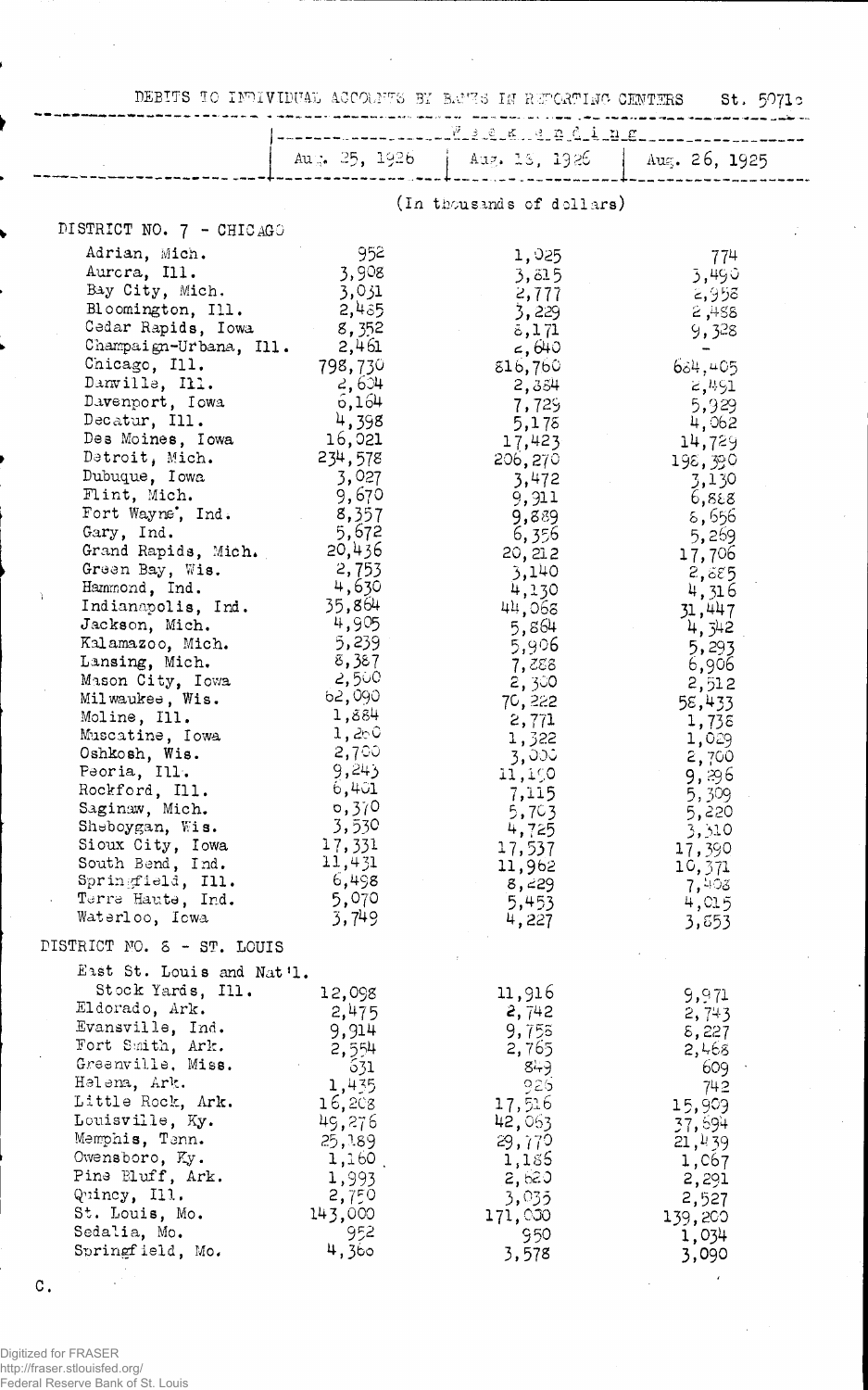DEBITS TO INDIVIDUAL ACCOUNTS BY BANKS IN REPORTING CENTERS St. 5071d

 $\bar{\lambda}$ 

|                                                                                                                                                                                                                                                                                                                                                                                                                                                                                                                                                                              | ___________<br>www.www.www.asternach.com                                                                                                                                                                                                                               |                                                                                                                                                                                                                                                      |                                                                                                                                                                                                                                                   |  |
|------------------------------------------------------------------------------------------------------------------------------------------------------------------------------------------------------------------------------------------------------------------------------------------------------------------------------------------------------------------------------------------------------------------------------------------------------------------------------------------------------------------------------------------------------------------------------|------------------------------------------------------------------------------------------------------------------------------------------------------------------------------------------------------------------------------------------------------------------------|------------------------------------------------------------------------------------------------------------------------------------------------------------------------------------------------------------------------------------------------------|---------------------------------------------------------------------------------------------------------------------------------------------------------------------------------------------------------------------------------------------------|--|
|                                                                                                                                                                                                                                                                                                                                                                                                                                                                                                                                                                              | Aug. $25, 1926$                                                                                                                                                                                                                                                        | Aug. 18, 1926   Aug. 26, 1925                                                                                                                                                                                                                        |                                                                                                                                                                                                                                                   |  |
|                                                                                                                                                                                                                                                                                                                                                                                                                                                                                                                                                                              |                                                                                                                                                                                                                                                                        |                                                                                                                                                                                                                                                      |                                                                                                                                                                                                                                                   |  |
|                                                                                                                                                                                                                                                                                                                                                                                                                                                                                                                                                                              |                                                                                                                                                                                                                                                                        | (In thousands of dollars)                                                                                                                                                                                                                            |                                                                                                                                                                                                                                                   |  |
| DISTRICT NO. 9 - MINNEAPOLIS                                                                                                                                                                                                                                                                                                                                                                                                                                                                                                                                                 |                                                                                                                                                                                                                                                                        |                                                                                                                                                                                                                                                      |                                                                                                                                                                                                                                                   |  |
| Aberdeen, S. D.<br>Billings, Mont.<br>Dickinson, N. D.<br>Duluth, Minn.<br>Fargo, N. D.<br>Grand Forks, N. D.<br>Helena, Mont.<br>Jamestown, N. D.<br>La Crosse, Wis.<br>Minneapolis, Minn.<br>Minot, N. D.<br>Red Wing, Minn.<br>St. Paul, Minn.<br>Sioux Falls, S. D.<br>South St. Paul, Minn.<br>Superior, Wis.<br>Winona, Minn.<br>DISTRICT NO. 10 - KANSAS CITY                                                                                                                                                                                                         | 1,331<br>1,453<br>245<br>13,056<br>2,830<br>1,736<br>1,705<br>$\rightarrow$<br>2,452<br>94,694<br>1,394<br>632<br>32,445<br>3,603<br>7,201<br>1,591<br>1,026                                                                                                           | 1,485<br>1,638<br>291<br>15,972<br>3,322<br>2,059<br>2,398<br>521<br>2,974<br>86,560<br>1,529<br>652<br>34,751<br>4,293<br>6,616<br>1;760<br>1,173                                                                                                   | 1,711<br>1,500<br>381<br>23,455<br>3,083<br>1,463<br>1,933<br>459<br>2,355<br>92,133<br>1,437<br>581<br>35,438<br>3,614<br>6,938<br>1,763<br>975                                                                                                  |  |
| Al buquerque, N. M.<br>Atchison, Kans.<br>Bartlesville, Okla.<br>Casper, Wyo.<br>Cheyenne, Wyo.<br>Colorado Springs, Colo.<br>Denver, Colo.<br>Enid, Okla.<br>Fremont, Neb.<br>Grand Junction, Colo.<br>Guthrie, Okla.<br>Hutchinson, Kans.<br>Independence, Kans.<br>Joplin, Mo.<br>Kansas City, Kans.<br>Kansas City, Mo.<br>Lawrence, Kans.<br>Lincoln, Neb.<br>McAlester, Okla.<br>Muskogee, Okla.<br>Oklahoma City, Okla.<br>Okmulgee, Okla.<br>Omaha, Neb.<br>Parsons, Kans.<br>Pit tsburg, Kans.<br>Pueblo, Colo.<br>St. Joseph, Mo.<br>Topeka, Kans.<br>Tulsa, Okla. | 2,264<br>1,269<br>6, 805<br>2,104<br>1,543<br>3,643<br>40,010<br>4,684<br>625<br>677<br>699<br>5,816<br>$\blacksquare$<br>1,761<br>3,590<br>4,407<br>85,070<br>1,096<br>6,500<br>76ء<br>2,133<br>18,584<br>2,742<br>46,974<br>637<br>1,199<br>3,400<br>13,263<br>3,923 | 2,529<br>1,475<br>3,571<br>2,288<br>1,479<br>3,667<br>40,229<br>4,704<br>680<br>741<br>664<br>5,988<br>3,123<br>4,713<br>4,640<br>102,511<br>1,206<br>7,311<br>914<br>2,352<br>21,739<br>2,916<br>51,140<br>692<br>1,683<br>4,423<br>14,412<br>3,432 | 2,433<br>1,310<br>2,540<br>2,986<br>1,490<br>3,582<br>40,665<br>2,873<br>619<br>650<br>594<br>3,406<br>1,758<br>3,599<br>4,297<br>83,104<br>963<br>5,846<br>755<br>2,179<br>14,757<br>2,094<br>46,103<br>602<br>1,259<br>4,602<br>12,156<br>2,890 |  |

 $\ddot{\phantom{a}}$ 

 $\mathbf{C}_{\bullet}$ 

J,

Digitized for FRASER http://fraser.stlouisfed.org/ Federal Reserve Bank of St. Louis

 $\ddot{\phantom{a}}$ 

j

Ŋ

↘